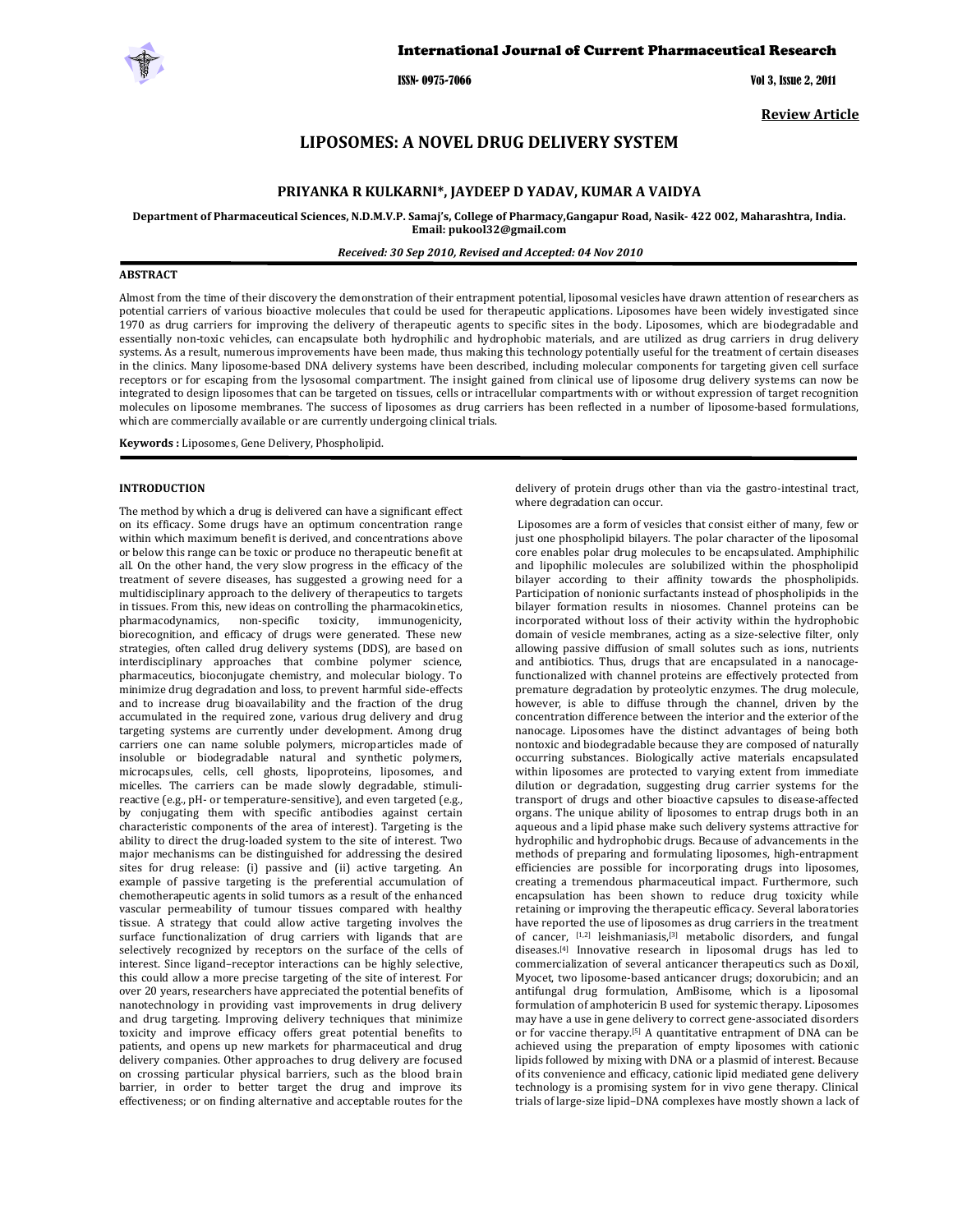adverse effects and moderate expression in a relatively low fraction of cells, but no decisive clinical disadvantages.

### **Classification of Liposomes**

Liposomes can be classified either on the basis of their structural properties or on the basis of the preparation method used. These two classification system are in principle, independent of each other. The parameters for the first type of the classification are mention in the table 1. Dependent on the selection of lipids, the preparation technique, and preparation conditions, liposomes can vary widely in size, number, position of lamellae. These parameters influence the behaviour of liposomes both in vivo and in vitro. Classification based on method of liposome preparation is mentioned in the table 2.

| Table 1 : Liposome classification based on structural features |  |
|----------------------------------------------------------------|--|
|----------------------------------------------------------------|--|

| MLV        | Multilamellar large vesicles      |
|------------|-----------------------------------|
| <b>OLV</b> | Oligolamellar vesicles            |
| UV         | Unilamellar vesicles              |
| <b>SUV</b> | Small unilamellar vesicles        |
| MUV        | Medium sized unilamellar vesicles |
| LUV        | Large unilamellar vesicles        |
| GUV        | Giant unilamellar vesicles        |
| <b>MVV</b> | Multivesicular vesicles           |

#### **Table 2 : Liposome classification based on method of liposome preparation**

| <b>REV</b>    | Single or oligolamellar vescile made by      |
|---------------|----------------------------------------------|
|               | reverse phase evaporation method.            |
| MLV / REV     | Multilamellar vesicles made by reverse phase |
|               | evaporation method.                          |
| <b>SPLV</b>   | Stable plurilamellar vesicles.               |
| <b>FATMLV</b> | Frozen and thawed MLV                        |
| <b>VET</b>    | Vesicles prepared by extrusion method.       |
| <b>FUV</b>    | Vesicles prepared by fusion                  |
| <b>FPV</b>    | Vesicles prepared by french press            |
| <b>DRV</b>    | Dehydration-rehydration vesicles             |
| BSV           | <b>Bubblesomes</b>                           |

#### **Mechanism of Liposome Formation**

Liposomes are vesicular structures consisting of hydrated bilayers. Liposomes structures used for pharmaceutical purposes consist of a phospholipid baskbone. But other classes of molecules can form bilayer based vesicular structures as well. On the other hand not all the hydrated phospholipids form bilayer structures. Other forms of self aggregation such as inverted hexagonal phases or micelles with completely different properties can occur. The common feature that all bilayer forming compounds share is their amphilicity. They have defined polar and nonpolar regions. In water the hydrophobic regions tend to self aggregate and the polar regions tend to be in contact with the water phase. Israelachvili and coworkers defined critical packing parameter p by

### $P = v/a_0l_c$

Where  $v$  is hte molecular volume of the hydrophobic part,  $a_0$  is the optimum surface area per molecule at the hydrocarbon water interface, and lc is the critical half thickness for the hydrocarbon region which must be less tehn the maximum length of the extended lipid chains. For  $p < 1/3$ , spherical micelles are formed. In this category fall single chain lipids with large head group areas.eg lysophosphatidylcholine. For 1/3 < ½ globular or cylindrical micelles are formed. Double chain "fluid state" lipids with large head area (1/2 < p <1 ) form bilayers and vesicles. This occurs also with double chain "gel state" lipids with small head groups and  $p \sim 1$ . for  $p > 1$  inverted structures such as the inverted hexagonal phase can be observed. An addtional condition required for bilayer formation is that the compound can be classified as a nonsoluble swelling ampiphile.

### **Raw Materials For Formation Of Liposomes**

Liposomes that are used as carriers for drugs or diagnostic agents should be prepared from constituents that are safe for use in

humans. Although limited experience is available on the safety of liposomes. Phosphatidylcholines and phosphatidylglycerols from natural sources, semisynthetically or fully synthetically produced and cholestrol and PEG‐ylated phophatidyletanolamine, are frequently encountered in liposomes designed as drug carriers for parentral administration or for in vivo diagnostic purposes, Phosphatidylcholine (PC) is routinely used as a bulk neutral phospholipid . As a negatively charged lipid,phosphatidylglycerol (PC) is often selected. Finally , if it is desirable to reduce the permeability of "fluid crystalline state" bilayers, cholesterol is added to bilayer structure. Sometimes lipids with a special affinity for certain target cells in the body are deliberately inserted in bilayer. This was, for instance, the case when hepatocytic delivery was aimed for and lactosylceramide, a ligand with a special affinity for hepatocytes, was included in the liposomal bilayer. [6,7]

Five groups of phospholipids tthat can be used for the liposomal preparation can be discerned [8]

- 1. Phospholipids from natural soures
- 2. Modified natural phospholipids
- 3. Semisyntheyic phospholipids
- 4. Fully synthetic phospholipids
- 5. Phospholipids wiyh nonnatural head groups

#### **Phospholipids from Natural Soures**

The sources for natural phospholipids , mainly PC, but also phosphatidylethanolamine(PE), phsphotidylinositol (PI),and sphingomyelin(SPM),are egg yolks and soyabeans. These PC's are mixed acyl ester phospholipids. Apart from source dependent diffrences in acyl chain type, considerable interbatch variation has been obsereved for egg PC.[9] The estrified acly chains of egg PC are diffrent from those of soybean PC.

#### **Modified Natural Phospholipids**

Natural phospholipids can be modified. Because of theor degreee of unsaturation, ehich makes them sensitive to oxidation, PC from natural sources ca nbe catalytically hydrogenated. Partially or fully hydrogenated natural PCs are readily available. The iodine value of these lipids is reduced as teh number of unsaturated C=C bonds drops. Dependent on the degree of unsaturation left after the hydrogenation preocess, phase transition temperatures canbe identified for liposomal dispersions of the patially hydrogenated PCs. Head group modofications can be performed by using phospholipase. With this enzyme one can convert PC into PG, PE or phosphatidylyserine (PS).

### **Semisyntheyic Phospholipids**

These are acyl chains that are attached to phospholipds from natural sources are often unsaturated. This makes them liable to oxidation reactions, which may limit liposome shelf life. Moreover as mentioned above reproducibilty of the quality of the batches in terms of acyl chains may be poor as well, which may cause variation in stability or liposome properties. Removal of teh original acyl chain and within certasin limits, replacement by a chosen acyl chain is possible. Phospholipase  $A_2$  which cuts the acyl chain at the  $C_2$ position of glycerol can be used if only replacement of the  $C_2$  acyl chain is required.

#### **Fully Synthetic Phospholipids**

Eibyl reviewed different completely chemical pathways for phospholipid synthesis[10].

#### **Phospholipids with Nonnatural (Head) Groups**

The idea of maintaining the fate of liposomes in the body by selecting the appropriate bilayer characteristics has led to modified phospholipids. The circulation time of liposomes in the blood compartment can be considerably prolonged when polyethleneglycol chains are attached to bilayer constituents. Alternatively, for active targetting purposes ligands for cell surface receptors canbe attached. These ligands can be chemically and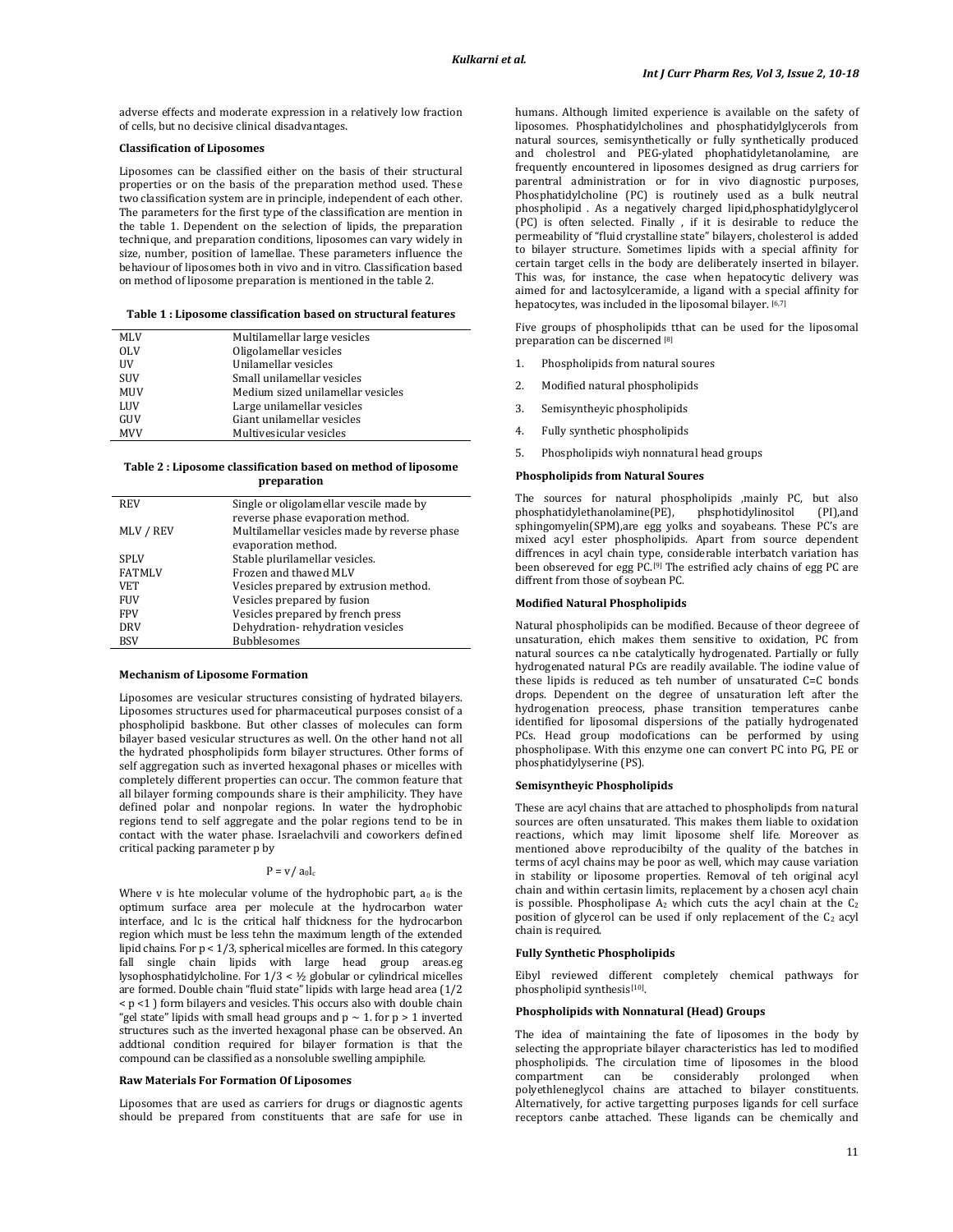physically widely different structures, such as monoclonal antibodies or just a simple peptide. PEG has been linked to PE for the preparation of long circulating liposomes. Various reactions schemes have been developed. Molecular weights fractions for maximum prolongation of circulation times for PEG vary between 1900 and 5000. allen and cooworkers [11] described the synthesis of a PEG‐ carbonate derivative of PE. Klibanov et al. [12] used a succinidyl comjugation method, while blume and Cevc [13] adopted the procedure that Abuchowski and coworkers described for the preparation of PEG‐ albumin conjugates (via cyanuric chloride)

### **Techniques of Liposome Preparation**

Liposome preparation techniques have been described extensively in a number of review articles. [8,9,14] In different preparation procedures a general pattern can be descerned 1. the lipid must be hydrated, then 2. liposomes have to be sized, and finally 3. nonencapsulated drug has to be removed. In some preparation schemes the hydration and sizing steps are combined. Sometimes all drugs are liposomes associated and no free drug can be found after stage2 then stage 3 is lacking.

### 1) **Hydration stage**

a) Mechanical Methods : MLVs were traditionally produced by hydrating thin lipids films deposited from an organic solution on a glass wall by shaking at temperatures above the phase transition temperature of the phospholipid with the highest  $T_c$ . The wide size distributions of the produced liposome dispersions were usually narrowed down by (low) pressure extrusion or ultrasoncation.[9].

b) Methods based on replacement of organic solvent by aqueous media : The lipid constituents are first dissolved in an organic solvent which is subsequetnly brought in contact with an aqueous phase. The organic solvent is removed later. During the removal of the organic phase, liposome are formed. Their characteristics ( size, organisation of bilayers) depend on the protocol used. If the organiic solvent with the dissolved lipids is not miscible with the aqueous phase (ether, chloroform, freons), then the intrmediate stage is an emulsion (immiscible solvent). Other organic solvents containing the dissolved lipid (s) can be mixed homogenously with the aqueous phase( ethanol) in the first stage. Then lipoosmes formation occurs when the organic solvent concentration drops below a certain critical value (miscible solvents). The contents of residual organic solvent that is exceptable in the finished product depends on the solvent in question and the route of administration. Apart from evaporation , techniques similar to those used to remove nonencapsulated material can be selected : gel permeation, ultracentrifugation, dialysis. Organic solvent may contain impurities wiht a high affinity for bilayers ; they may be enriched in the bilayer and cause safety or stability problems. Diethyl ether for instance, can be contaminated with peroxide that accumulates in the bilayer. Freshly (from bisulphite) distilled ether should therefore be used.

c) Methods based on detergent removal : (Phospho)lipids, lipophilic compounds and amphiphatic proteins can be solubilized by detergents forming mixed micells. Upon removal of the detergent, vesicle formation can occur. This technique is well established for preparation of reconstituted virus envelopes (21) or reconstituted tumor membrane material.<sup>[15]</sup> Schreier and coworkers described a two step strategy for insertion of proteins into the outer layer of liposomes. First liposomes were formed by detergent dialysis method and subsequently proteins were inserted by partial resolubalization of the membrane by the detergent (deoxycolate) in the presence of protein. [16]

Method based on size transformation and fusion : Sonication of phospholipds below their phase transition temperature  $(T_c)$  results in vesicles with defects in the bilayers. Heating the dispersion to  $T_c$  eliminates these structural defects and causes fusion resulting in large unilamellar liposomes with a wide size distribution.<sup>[17]</sup> Main disadvantage of this process is the limited number of bilayer composition that reacts and the poor

reproducibility of the particle size distribution of the liposome dispersion that is formed.

### 2) **Sizing stage**

There are two approaches, one without a special sizing step [A] and one with a special sizing step [B]

[A] In liposome formation process, circumstances are selected and controlled in such a way that particle size distributions with an acceptable width are produced. High shear homogenization produces a size distribution which depends on operational pressure. [18, 19, 20]

[B] For small dispersion volumes, the liposome dispersion can be fractionated by centrifugation as liposome density usually differs from the density of the medium. Gel permeation chromatography has also been used for subdividing wide particle size distribution. On an analytical or semi‐preparative scale, the selection of the pore size of the chromatographic material provides an opportunity to manipulate the size class resolution within certain limits.

### 3) **Removal of nonencapsulated material**

Many lipophilic drugs exhibit a high affinity to the bilayer and are completely liposome associated. However, for other compounds, the encapsulation efficiency is less than 100 percent. The nonencapsulated fraction of the active compound can cause unacceptable side effects or physical instability.[21] For removal of nonencapsulated material, the following techniques are used : a) dialysis and ultracentrifugation, b) Gel permeation chromatography, c) Ion exchange reactions.

#### **Stability Of Liposomes**

Liposomes face a number of chemical and physical destabilisation processes. So liposomes stability is an important consideration while studying liposomes. This aspect of liposomes stability have two aspects physical and chemical stability.

#### **Physical stability**

Physical processes that effect shelf life include loss of liposome associated drug and changes in size, aggregation and fusion. Aggregation is the formation of larger units of liposome material, these units are still composed of individual liposomes.In principle, this process is reversible ,e.g., by applying mild shear forces, or by changing the temperature or by binding metal ions that intiaaly induced aggregation. Fusion indicates that new colliodal structure were formed. As fusion is an irreversible process, the original liposomes can never be retrieved.

Drug molecules can leak from liposomes. The leakage rate strongly depends on the bilayer composition and the physiochemical nature of the drug. Bilayers in the gel state or those containig substantail ( molar ) fractions of cholesterol tend to lose assocaited drug only slowly; liquid state bilayers are more prone to drug loss and are less stable during storage. Bilayer permaebility is not necessarily a constant parameter. Chang in bilayer pernaebility can occur as a result of chemical degredation processes , such as the formation of lypo‐PC and FA.

#### **Chemical stability**

*a*) Hydrolyiss of the ester bonds : Phosphatidylcholine possesses for ester bons. The two acyl ester bonds are most liable to hydrolysis. The glycerophosphate and phosphocholine ester bonds are more stable. The 1‐acyl‐lysophosphatidylcholine (LPC) and 2‐ acyl LPC are both formed at comparable rates.

*b*) Lipid peroxidatin of phospholipids: The polyunsaturated acyl chains of phospholipids are sensitive to oxidation via free radical reactions. Cyclic peroxides, hydroperoxides, malonilaldehyde, alkanes are the major degradation products. Low oxygen pressure, absence of heavy metals, addition of anti‐oxidants, complexing agents (EDTA,etc), quenchers(beta‐carotene) of the photo‐oxidatio reactions improve resistance against lipid peroxidation.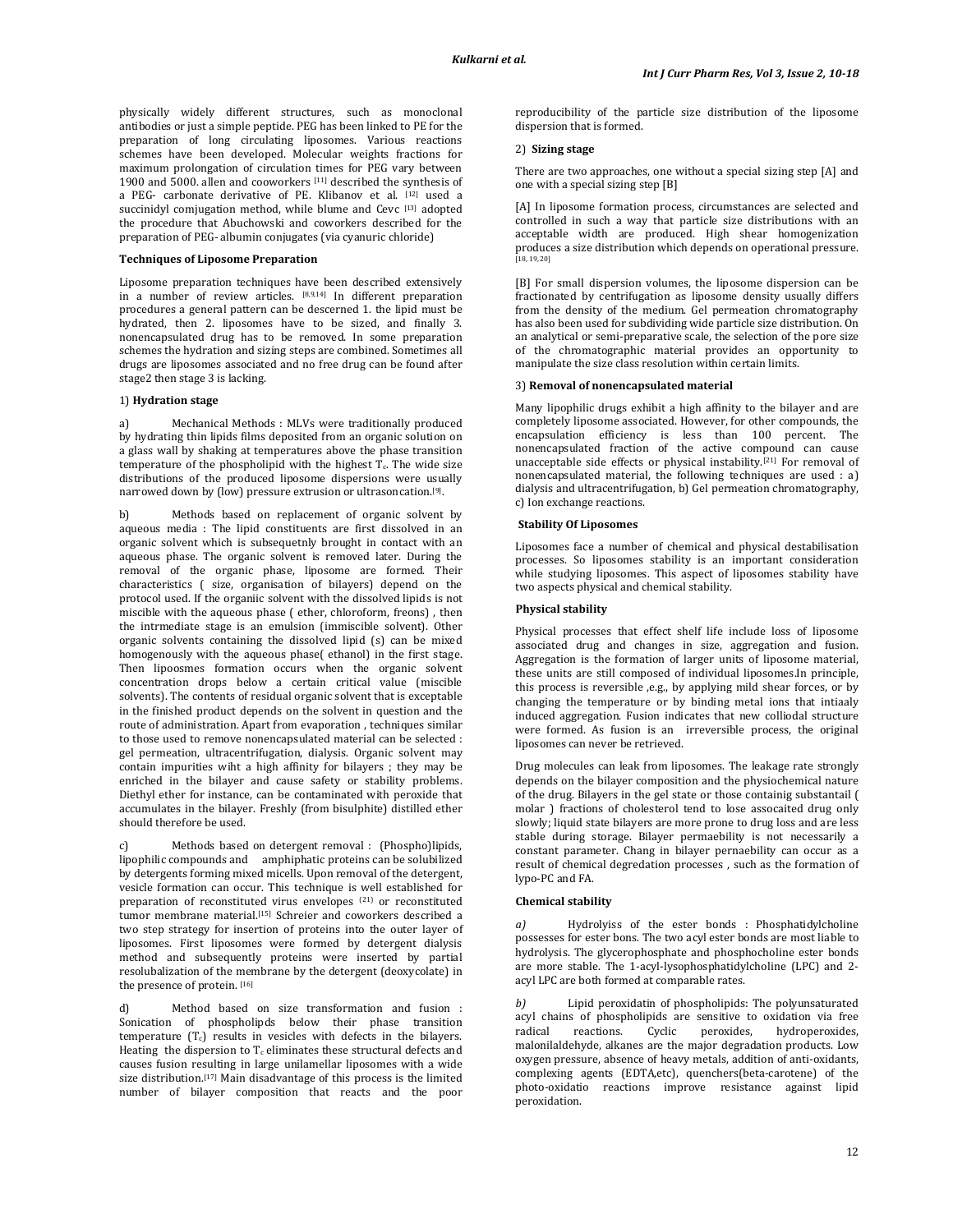#### **Characterisation of Liposomes**

Both physical and chemical characteristics of liposomes influence their behaviour in vivo and in vitro. <sup>[22]</sup> Liposome characterisation should be performed immediately after preparation. Different types of chromatography can be used to separate bilayer components (TLC,GLC,HPTLC). One major problem is detection and quantitation as UV molar absorptivity of lipids is low and depends on the degree of saturation of the acyl chains. For those phospholipids with only saturated acyl chains, alternative detection systems not based on UV absorption are described i.e. systems based on differential refractometry, light scattering and flame ionisation. The physical properties of liposomes have a direct impact on the behaviour of the liposomes with its content in vivo. Size, number of lamellae, internal mophology charge, bilayer fluidity are the factors that play a role in the in vivo disposition. Techniques for characterising size, number of lamellae, charge, and bilayer fluidity are listed in table 3.

|  | Table 3 : Techniques for physical characterisation of liposomes |  |
|--|-----------------------------------------------------------------|--|
|  |                                                                 |  |

| <b>PARAMETER</b>   | <b>TECHNIQUE</b>               |
|--------------------|--------------------------------|
| <b>Size</b>        | Electron micrscopy light       |
|                    | scattering ultracentrifugation |
|                    | Coulter counter                |
| Namber Of Lamellae | NMR spectroscopy               |
|                    | Small angle x-ray scattering   |
|                    | Electron microscopy            |
| Bilayer Fluidity   | Fluorescence polarization      |
| Charge             | Microelectrophoresis           |
|                    |                                |

Liposome administered via the parentral route, on damaged skin, or in the eyes must be sterile. Heat sterelization by autoclaving, sterelization by γ-radiation, aseptic production procedures have been used to produce sterile products. Large liposome cannot be sterilized by heat therefore, should be manufactured aseptically. Assessment of the absence of pyrogens in loposome dispersions is difficult. It is not clear whether LAL(limulus amebocyte) test can be used for pyrogen detection.

## **Liposomes For Gene Delivery**

It is important to dissect the overall cell uptake process into individual steps. In fact different studies have indicated that successful gene transfer in vitro involves: 1) the packaging of DNA, 2) the adhesion of packaged DNA to the cell surface, 3) internalization of DNA, 4) escape of DNA from endosomes if endocytosis is involved, 5) DNA expression in cell nuclei. To perform all of the above steps, liposomes have been explored as a delivery system for DNA as early as in 1979. [23] The encapsulation of plasmid DNA into liposomes [24] and the introduction of poliovirus RNA and SV40 DNA into cells via liposomes [25,26] were reported between 1979 and 1980.

### **PhSensitive Liposome Strategy**

Liposomes of various compositions can extensively bind to cell surfaces. For gene transfer, it was established that dioleylphosphatidylethanolamine (DOPE) is by far the most efficient lipid for in vitro gene transfection for pH‐sensitive liposomes or as lipid helper in cationic liposomes. [27,28,29,30] It has been assumed that the function of phosphatidylethanolamine (PE) is that of a membrane fusion promoter, since in fact this lipid undergoes changes upon acidification. [31] Cholesterol is often essential to achieve sufficient stability of these liposomes. The composition of liposomes may play an important role in their interactions with cells. The size of liposomes and the type of cells are fundamental for an efficient capture by cells. Generally, liposomes are taken up by various endocytosic processes. Professional phagocytes such as macrophages and neutrophils can take up liposomes of various size and charge through active phagocytosis. The vesicular pathway for cellular uptake. After binding to the cell surface, liposomes are internalized into endosomes where they encounter a more acidic pH than in the external medium. Early endosomes generally have an internal pH of 6.50.[32,33] Their contents are then transferred to a more acidic environment by maturation or vesicular fusion. The last

endosome environment, with an internal pH of 5.5-6.0, is reached 10‐ 15 min after uptake. The last endocytotic compartment, the lysosome, is further acidified to pH values of 5.0 or lower and is reached 20 min or more after uptake. The lysosomes are the main degrading compartment in the endocytotic pathway. Conventional, pH-insensitive liposomes and their content are delivered to lysosomes and degraded. The last requirement for plasmid liposomes after cell penetration is to avoid accumulation in particular cell compartments such as lysosomes. In order to prevent this degradation, pH-sensitive liposomes have been proposed.[27,28] pH-sensitive liposomes were designed based on the concept of viruses that fuse with the endosomal membrane by means of protein at pH 5‐6, delivering their genetic material to the cytosol before reaching the lysosomes.[34,35] Generally, the lipid used to design pH sensitive liposomes is PE. PE represents a lass of lipids which, when dispersed in pure form, assemble into nonbilayer structures in n inverted hexagonal phase.<sup>[31]</sup> To stabilize PE in the lamellar hase in liposomes a series of stabilizers possessing titratable acid headgroup such as oleic acid (OA), palmitoylhomocysteine PHC) and cholesterolhemisuccinate CHEMS) were used. Liposomes composed of DOPE/OA/chol are capable of transfecting mouse Ltk-cells cells lacking thymidine kinase (TK)) with n exogenous TK gene. In this study, pHsensitive iposomes were 8-fold more efficient in gene delivery than pH-insensitive liposomes. Interestingly, the same investigators also demonstrated that plasmid DNA adsorbed to preformed empty pH‐sensitive liposomes can transfect murine Ltk‐cells in vitro. In contrast, negligible transfection by free plasmid DNA was observed. In a study by Zhou et al.,[36] pUCSV2 CAT DNA was used to prepare liposomes composed of DOPE/dioleylsuccinylglycerol (DOSG) (pH‐sensitive formulation) or of dioleylphosphatidylcholine/DOSG (pH‐insensitive formulation). The data showed that the acid sensitivity was directly related to the transfection activity. DOPE/DOSG liposome, which was the most sensitive to pH, transfected cells with the highest efficiency. Legendre and Szoka [37] compared the transfection efficiency mediated by pH‐sensitive, pH‐insensitive and cationic (DOPE/ dioleyloxypropyl‐trimethylammonium bromide (DOTMA) liposomes using two different genes and five different cell lines. For all cell types investigated, cationic liposomes mediated the highest transfection level. While pH‐sensitive liposomes mediated gene transfer, their efficiency was 1‐30% of that obtained with DOPE/DOTMA and pH‐insensitive liposomes did not induce transfection. It is important to emphasize the fact that separation of nonencapsulated (adsorbed or free) DNA was performed by pHsensitive but not by cationic liposomes. This fact itself may interfere with the performance of the two types of liposomes. A key question remains concerning the mechanism of pH‐sensitive liposomes: do they react as originally intended? Ropert et al. [38,39] encapsulated antisense oligonucleotides into pH‐sensitive liposomes, a short length of DNA directed against the env gene of the murine Friend retrovirus, to inhibit virus proliferation. They suggested that the greater activity of oligonucleotides encapsulated into pH‐sensitive liposomes was not due to a destabilization of the DOPE liposome bilayer but to an increased association between pH‐sensitive liposomes and cells. They reported that the efficiency of the viral inhibition obtained with oligonucleotides encapsulated into pH‐ sensitive liposomes was only twice that of oligonucleotides encapsulated into non-pH-sensitive liposomes. And a two-fold increase in cell association was also observed when pH‐sensitive liposomes were compared to pH‐insensitive liposomes. In fact, pH‐ sensitive liposomes are taken up more efficiently by cells than pH insensitive liposomes, a fact probably leading to a better activity. [34]

### **Cationic Lipid Strategy**

The encapsulation of DNA into conventional liposomes could be a technical problem due to the plasmid size, representing a poor transfection system. On this basis, an alternative technology based on cationic lipids and PE was developed in the late 1980s.[29] The idea was to neutralize the negative charge of plasmids with positively charged lipids to capture plasmids more efficiently and to deliver DNA into the cells. Generally, this is a simple procedure requiring mixing the cationic lipids with the DNA and adding them to the cells. This results in the formation of aggregates composed of DNA and cationic lipids. The cationic lipid DOTMA was first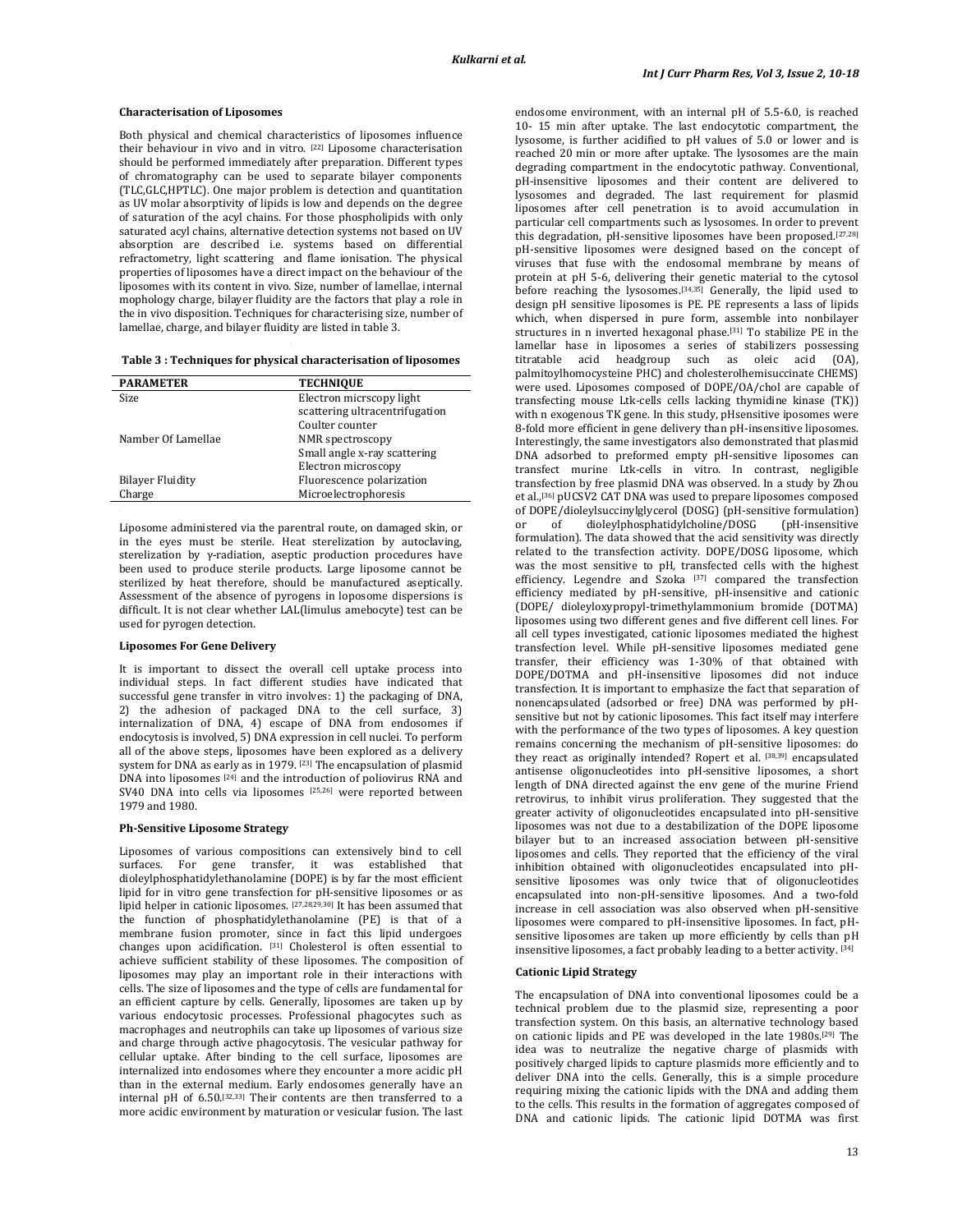synthesized and described by Felgner et al.<sup>[29]</sup> This lipid, either alone or in combination with other neutral lipids, spontaneously forms multilamellar vesicles (MLV) which may be sonicated to form small unilamellar vesicles (SUV). DNA interacts spontaneously with DOTMA to form DNA complexes with 100% of the DNA becoming associated. It is presumed that complex formation simply results from ionic interactions between the positively charged headgroup of DOTMA and the negatively charged phosphate groups of DNA. DOTMA is commercialized (Lipofectin., Gibco‐BRL, Gaithersburg, MD) as a one to one mixture with DOPE and has been widely used to transfect a wide variety of cells.[40,41,42,43] In an effort to reduce the cytotoxicity of DOTMA, a series of metabolizable quaternary ammonium salts have been developed whose efficiency is comparable to that of Lipofectin when dispersed with DOPE.<sup>[44]</sup> As stated in the list of requirements, one important step for transfection is DNA compaction to improve cell penetration. Cationic amphiphiles able to compact genomic DNA, namely lipopolyamines, have been studied. Among them, DOSG (Transfectam.) has been shown to transfect many animal cells in a highly efficient manner.<sup>[45,46,47]</sup> These amphiphiles have been shown to stably condense DNA into particles. Common detergents of diverse structures (cetyl-trimethylammonium bromide (CTAB), dodecyltrimethylammonium bromide (DDTAB)) have been compared for use in combination with DOPE. DDTAB seemed to be the most promising one and the DTAB/DOPE formulation was patented (TransfectACE.). As reported by Farhood et al.,[48] the role of DOPE in cationic liposome‐mediated gene transfer seemed to be critical, and the compound has been extensively used. Since it has been postulated that the mechanism of DNA/cationic lipids uptake by cells is related to endocytosis, DOPE may favor the liberation of DNA into the cytosol as in pH‐sensitive formulations. Electron microscopy observations have shown the endosome destabilizing effect of DOPE‐containing cationic liposomes, although efforts to synthesize new cationic lipids led to the discovery of more efficient transfection agents, their efficiency does not correlate with their ability to deliver DNA after systemic administration to animals.<sup>[49]</sup> The physicochemical properties of the DNA/lipid complex may determine its stability in plasma and its biodistribution or pharmacokinetics. In an effort to determine the physicochemical properties of the complex, cationic lipids associated with DOPE and with various amounts of three different cationic surfactants have been investigated by cryo-transmission electron microscopy (TEM). [50] cyo-TEM analysis suggests that an excess of lipids in terms of charge leads to entrapment f the DNA molecules between the lamellae in clusters of aggregated multilamellar structures. The choice of surfactant does not appear to affect the morphology of the DNA‐lipid‐complexes. Furthermore, the system containing DOPE results in more compact aggregates than similar formulations using egg lecithin. Templeton et al. [48] have proposed a model for the assembly of DNA‐lipid (N‐1(2,3‐dioleyloxy) propyl, N,N,N‐trimethyl ammonium methyl sulfate‐ DOTAP)‐chol complexes in which DNA adsorbs onto the invaginated and tubular liposomes via electrostatic interactions. This generates closed structures in which DNA may be protected. Farhood et al. [48] proposed the endocytosis s the major route for DNA‐lipid complex uptake by cells during transfection. The surface-bound complex is internalized by endocytosis into endosomes and lysosomes n which a large part of the DNA would be degraded. According to Hui and Zhao,<sup>[52]</sup> the most evident pathway for DNA entry into CHO cells is also endocytosis and not direct fusion of the complex with the plasma membrane. Once inside the cell, how and then DNA and lipids become separate remains in question.

### **Liposome For Targeted Delivery**

Use of liposome‐encapsulated enzymes for delivery into cells was first reported in 1971. About the same time, a specific receptor on hepatocytes was demonstrated to mediate clearance of ß‐galactose– terminated glycoproteins from circulation. A mannoside‐specific receptor was recognized on the cell surface of the RES of rats (including the liver sinusiod and macrophages). By grafting different glycosides on the surface of liposomes, it is possible to direct the latter to different cell types of rat liver.[53] Galactosylated liposomes are mainly taken up by liver hepatocytes, whereas mannosylated liposomes are mainly taken up by nonparenchymal cells.[54] Grafting

specific ligands to the liposome surface facilitates a fusion of the liposome with target cells by endocytosis, thus releasing material to be delivered. In cancer chemotherapy, the toxicity of anticancer drugs is of major concern. Liposomes could be used to deliver such drugs and minimize their toxic effects on healthy cells. Targeted delivery to cancer cells could be achieved by coating monoclonal antibodies (MAbs) raised against tumor‐cell specific antigens. In vitro and in vivo studies by Ahmad et al. of squamous‐cell carcinoma in mouse models provided evidence that antibody‐coated polyethyleneglycol liposomes containing doxorubicin were more effective and less toxic than free drugs, drugs incorporated into antibody‐free liposomes, and antibodycoated conventional liposomes  $(1,4)$ . The major concern in antibody-grafted liposome use is the induction of immune response to the grafted antibodies. Basten et al. suggested a novel approach to overcoming that difficulty.[55] They used 125I‐labeled antigen to kill the cells responsible for immune induction (the "antigen suicide" technique). Other possible approaches to overcome the immune-system problem include immunosuppressive drugs and humanized antibodies or establishing neutral immune windows for subsequent injection. Liposomes can be designed to release their entrapped contents under certain controlled conditions: pH‐sensitive and temperature‐dependent liposomal systems.[1,56] Drug targeting using liposomes as carriers holds much promise, especially in reducing toxicity and targeting delivery to disease sites. The future is bright for liposome research, with a large number of clinical trials ongoing in several countries with liposomal formulations of various anticancer drugs, antisense, cytokines, peptides and proteins. In the near future, several more liposome‐based drugs will find their way into the pharmaceutical market.

#### **Liposomes In Cosmetics**

In the past, the beauty enhancements expected from cosmetic products were obtained simply by combining the moisturizing, bleaching, or cell generating agents with the cosmetic base. Now cosmetic products have reached the stage where liposomes can encapsulate active ingredients thought to be necessary for the skin so they may be directly applied to the skin cells. Most useful for being able to transfer and deliver active ingredients to the application site of cosmetics. The liposome wall is very similar, physiologically, to the material of cell membranes. When cosmetic containing liposomes is applied to the skin, for example, the liposomes are deposited on the skin and begin to merge with the cellular membranes. In the process, the liposomes release their payload of active materials into the cells. As a consequence, not only is delivery of the actives very specific directly into the intended cells but the delivery takes place over a longer period of time. Liposomes are typically manufactured from various fatty substances that are used to encapsulate, or to create a sphere around, cosmetic materials. They act as a delivery system. Today, most of the experts working in the field of liposomal dispersions agree that liposomes do not penetrate as intact vesicles into the skin or permeate through the skin. Liposomes are believed to be deformed and transformed into fragments as a rule. Therefore size, shape, and lamallarity are not so relevant for the application, but for the chemical composition of the total formulation. The multifunctional properties of phosphatidylcholines lead to a number of different applications. So, formulations with unsaturated phosphatidylcholine are preferred to support skin regeneration, antiaging, acne preventing, and penetrating other active agents like vitamins and their derivatives into the skin. Formulations with hydrogenated phosphatidylcholine may be used for skin and sun protection, but it should be emphasized that in this respect nanoparticles and DMS are still more convenient. [57]

The numerous patents on liposome applications reflect the avid interest of many companies in this area. A patent involves a skin whitening lotion in which liposomes, consisting of vitamin E and complex lipids are dispersed in alcohol and water. The patent claims that vitamin E remains stable long enough to exhibit reducing action. A second patent related to skin whitening cosmetics involves the use of liposomes encapsulating ascorbic acid and alpha‐tocopherol (vitamin E). This patent claims that the use of liposomes prevents the oxidation of ascorbic acid. The study showed that decomposition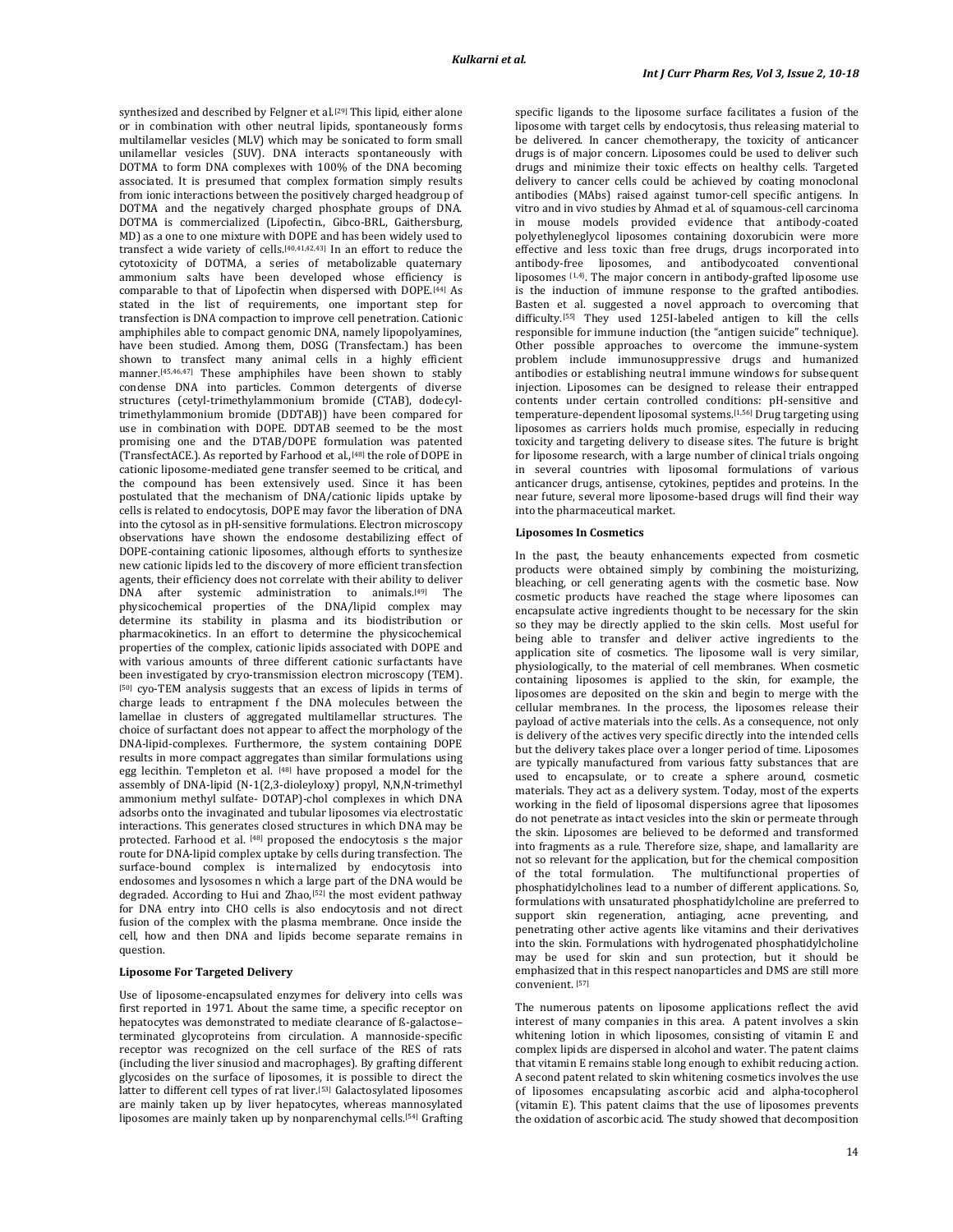of ascorbic acid was inhibited by the use of liposomes. One patent claims that the stability of a liposome is enhanced by covering its surface with fatty acid esters and polysaccharides. The next patent concerns a process for manufacturing large quantities of liposomes. Dissolving an amphiphilic substance in a solvent and spray drying the resulting solution gives rise to a fine powdery mixture. This powder, when dispersed in an aqueous medium and mixed, easily yields large quantities of liposomes. Phosphatidylserine, sphingomyelin or soybean lecithin may be used as the amphiphilic components, and yeast, antibiotics, elastin polypeptides, aloe vera etc., may be used as encapsulated active ingredients. Another patent claims that a membrane is formed by dissolving lecithin or phosphatidylcholine in an organic solvent which is then evaporated. The homogenization of this membrane with active ingredients can yield liposomes containing active ingredients which can be used in the manufacture of cosmetics. The patent also confirms the percutaneous absorption of the liposome's active ingredients through the use of a [sup.14] C label. Liposomal dispersions have proved not only to be innovative and effective cosmetic ingredients, but also to be a very convenient form to work with phosphatidylcholine. In dermatology, they will be used with success for preventing and treating several skin diseases. Complementary formulations are established where liposomal dispersions come up against limiting factors. Generally, members of the membrane family like liposomes, nanoparticles, and DMS are more compatible with the skin structure than usually applied conventional emulsions. "Compatible" means that formulations do not disturb the integrity of the skin lipid bilayers and are not washed out when the skin is cleaned. In the sense of modern strategies of cosmetics, these formulations get by with a minimum of auxiliary compounds, which put only a strain on the skin. Moreover, compatibility means embedding lipids and hydrophilic agents in the horny layer and being in line with the natural situation. Remarkably, phosphatidylcholine need not be applied in high concentrations, because experience shows that formulations are stable at lower amounts. Also, there is a cumulative effect in the horny layer with repeated application of phosphatidylcholine. In many cases liposomes, nanoparticles and DMS are compatible with each other in a sense that they can be used as a modular system. So these formulations are believed to still have a great future in cosmetic science. How far new findings about the importance of the choline moiety of phosphatidylcholine [58] will impact skincare research and development cannot be estimated.

#### **Therapeutic Applications**

#### **1. Occular Application**

The eye is protected by three highly efficient mechanisms (a) an epithelial layer that is a formidable barrier to penetration (b) tear flow (c) the blinking reflex. All three mechanisms are responsible for poor drug penetration into the deeper layers of the coenea and the aqueous humor and for the rapid wash out of drugs from the corneal surface. Enhanced efficacy of liposomes encapsulated idoxuridine in herpes simplex infected corneal lesions in rabbits was first reported in 1981.[59] Lee in 1985 concluded that ocular delivery of drugs could be either promoted or impeded by the use of liposome carriers, depending on the physiochemical properties of the drugs and lipid mixture employed. Ganglioside‐containing liposomes and wheat germ agglutinin, a lectin that has a high binding affinity for both cornea and ganglioside, were tested for corneal adhesion.[60] Corneal binding as well as accumulation and transcorneal flux of carbachol was enhanced 2.5 to 3 fold over 90 min exposure times. Davies et al. [61] proposed the use of mucoadhesive polymers, carbopol 934P and carbopol 1342 to retain liposomes at the cornea. While precorneal retention times were indeed significantly enhanced under appropriate conditions liposomes even in the presence of the mucoadhesive had migrated toward the conjuctival sac with very little activity remaining at the corneal surface.

#### **2. Pulmonary Application**

Pulmonary delivery of liposomes has been explored as a target selective alternative to systemic administration of antiasthamatic and antiallergic compounds and for antibiotics used against

pulmonary infections. Liposomes are useful tools for pulmonary delivery of drugs due to their solubilization capacity for poorly water soluble substances rendering them more practical for aerolisation. Their biodegradability allows for prolonged pulmonary residence times without danger of allergic or other side effects. The targeting capacity to infected or immunologically impaired alveolar macrophages is a unique feature of liposomes. The toxicity of liposomes aerosols has been investigated systematically. Gonzalez – Rothi et al. [62] found no inhibition of phagocytic activity or viability upon prolonged exposure of alveolar macrophages to liposomes. Padmanabhan et al <a>[63]</a> demonstrated high enzyme activity and prolonged tissue protection following pulmonary instillation of liposome in corporated superoxide dismutase and catalase although the mechanism respomsible for the observed protection remained obscure. Another promising application is the pulmonary application of liposome incorporated antimycobacterial drugs directed against Mycobacterium avium intracellulare (MAI) infected alveolar macrophages. Wichert et al [64] demonstrated the superior killing efficacy of liposomal amikacin against MAI in alveolar macrophage in vitro.

#### **Clinical Applications**

#### **1. Cancer Therapy**

Cytotoxic drugs can distribute non‐specifically throughout the body, lead to death of normal as well as malignant cells, thereby giving rise to a variety of toxic side effects. Entrapment of these drugs into liposomes resulted in increased circulation lifetime, enhanced deposition in the infected tissues, protection from the drug metabolic degradation, altered tissue distribution of the drug, with its enhanced uptake in organs rich in mononuclear phagocytic cells (liver, spleen and bone marrow) and decreased uptake in the kidney, myocardium and brain. To target tumors, liposomes must be capable of leaving the blood and accessing the tumor. However, because of their size liposomes cannot normally undergo transcapillary passage. In spite of this, various studies have demonstrated accumulation of liposomes in certain tumors in a higher concentration than found in normal tissues.[65,66] Many research efforts have been directed towards improving the safety profile of the anthracycline cytotoxics, doxorubicin (DXR) and daunorubicin (DNR), along with vincristine (VCR), which are associated with severe cardiotoxic side effects, although acute gastrointestinal effects and other toxicities may also occur. Liposomal entrapment of these drugs showed reduced cardiotoxicity, dermal toxicity and better survival of ex-perimental animals compared to the controls receiving free drugs.[65] Such beneficial effects of liposomal anthracyclines have been observed with a variety of liposomal formulations regardless of their lipid composition provided that lipids used high cholesterol (Cho) concentration or phospholipids with high phase transition temperature (Tc) are conducive to drug retention by the vesicles in the systemic circulation.[67] DXR entrapped in liposomes shows reduced non‐specific toxicity and maintains or enhances anticancer effect. DXR hydrochloride constitutes the first liposomal product (DoxilTM) to be licensed in the United States. Surface grafted methoxypolyethylene glycol (MPEG) provides the hydrophilic stealth coating, which allows the DoxilTM liposomes to circulate in the blood stream for prolonged periods. The lipid matrix and an internal buffer system combine to keep virtually all the DXR encapsulated during liposome residence in the circulation. This means that the drug is not free to exert its toxic effects.<sup>[68]</sup> Liposome association alters the drug pharmacokinetics and thus the liposome has a half‐life of approximately 55 hours in humans, whereas the free drug distributes to the tissues within a few minutes and is entirely cleared from circulation within 24 hours.[69] Liposomal formulation showed decreased toxic effects of DXR; a dose higher than the LD50 could be administered without acute toxicity, which suggests that these liposomes extravasate from the endothelium of tumor tissues and reside around tumor cells where they release the drug into the interstitial fluid. Preclinical and clinical investigations have demonstrated significantly increased efficacy and decreased toxicity of liposomes containing DNR (DaunoXomeTM) in comparison with free DNR [70] in the treatment of acute leukemia.[71] However, in the treatment of hepatocellular carcinoma and liver cirrhosis liposomal DNR showed mild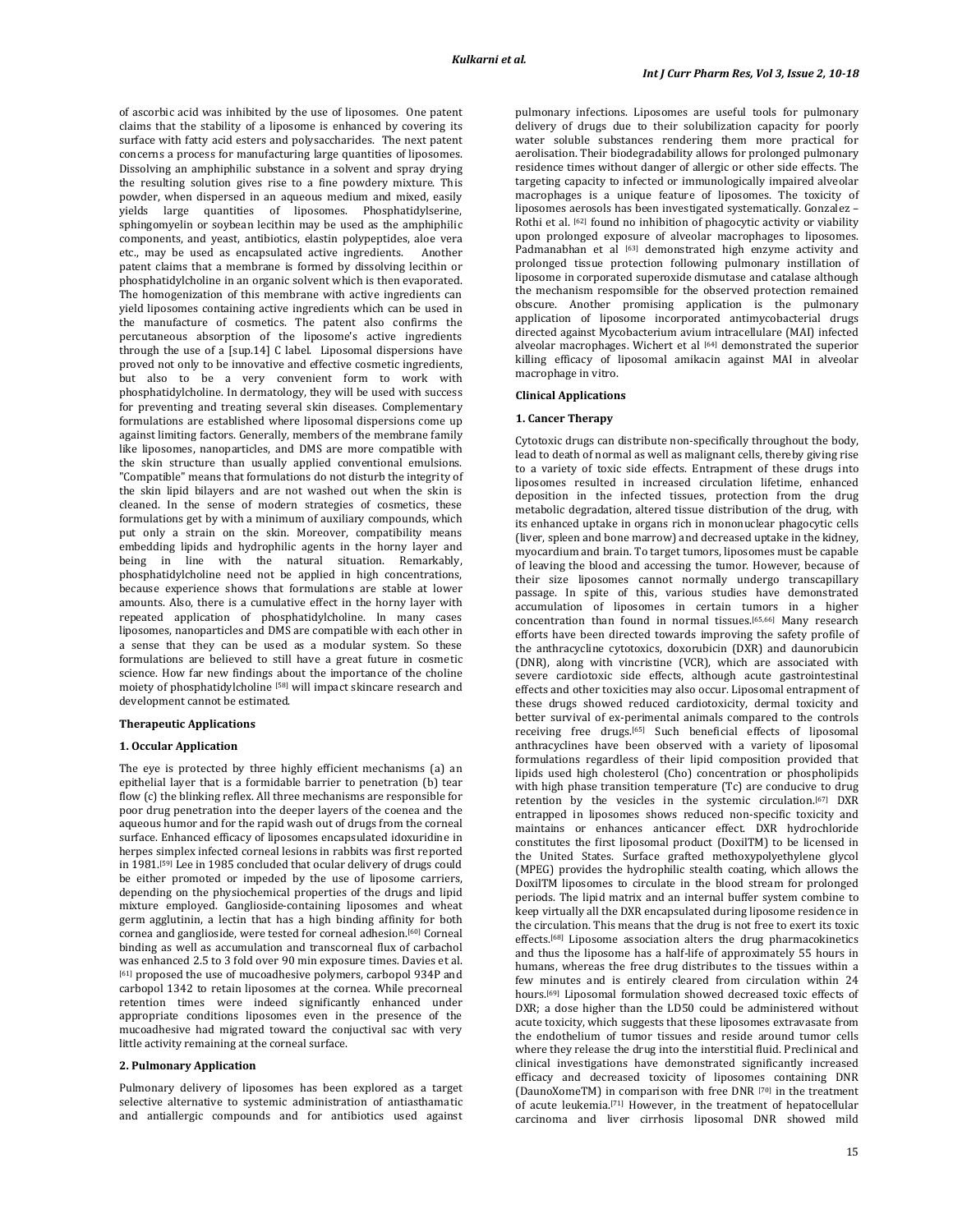haematological toxicities and significant hepatic toxicity, which warns against further assessment of these liposomes in patients with hepatocellular carcinoma and liver cirrhosis.<sup>[72]</sup> However, liposomal DNR showed encouraging results in the treatment of advanced cutaneous T-cell lymphoma.<sup>[73]</sup> Furthermore, liposomal DNR and carboplatin plus etoposide, used to treat children with recurrent high‐grade glioma after surgery and with progressive teratoid/rhabdoid tumor, showed encouraging results with only little and transient hematological toxicity.[74] Liposomal encapsulation of VCR resulted in increased and prolonged plasma concentration, which is associated with increased antitumor activity (murine P388 ascitic tumor) but not increased drug toxicities compared to the unencapsulated drug.[75] Guthlein et al. [76] found that VCR entrapped into a vesicular phospholipids gel consisting of densely packed liposomes was an effective delivery system with superior antitumor activity compared to conventional VCR against human small cell lung carcinoma LXFS 650 and the human mammary carcinoma MX1. Sustained release and passive tumor targeting can explain the enhanced efficacy.

#### **2. Antimicrobial Therapy**

Incorporation of rifabutin in liposomes resulted in a significant enhancement of activity against Mycobacterium avium infection compared to free rifabutin.<sup>[77]</sup> Moreover, the antitubercular activity of rifampin was considerably increased when encapsulated in egg phosphatidylcholine liposomes. A further increase in the activity was observed when the macrophage activator tetrapeptide tuftsin was grafted on the surface of drug‐loaded liposomes. Rifampin delivered twice weekly for two weeks in tuftsin‐bearing liposomes was at least 2,000 times more effective than the free drug in lowering the load of lung bacilli in infected animals.[78] Liposome encapsulated clarithromycin may be more effective than the free form against Mycobacterium avium intracellular (MAI) infections in vivo, and the use of a combination therapy with ethambutol could further enhance the efficacy.<sup>[79]</sup> Furthermore, when the activity of TLC G‐65 (liposomal gentamicin preparation), alone and in combination with rifapentine, clarithromycin, clofazimine and ethambutol, was evaluated in the beige mouse model of disseminated Mycobacterium avium infection showed that the combination of rifapentine and TLC G-65 was more active than either agent alone. The activity of clarithromycin in combination with TLC G-65 was similar to that of either agent alone. Clofazimine improved the activity of TLC G-65 with respect to the spleen, while ethambutol improved the activity with respect to the liver.<sup>[80]</sup> Entrapment of ciprofloxacin in liposomes increases the circulation half-life of the drug when given by intravenous route in mice, which is associated with enhanced delivery of the drug to the liver, spleen, kidneys, and lungs. Furthermore, liposomal entrapment was associated with increased therapeutic efficacy against the Salmonella typhimurium infection model in mice.<sup>[81]</sup> Stevenson and coworkers [82] showed enhanced activity of streptomycin and chloramphenicol against Escherichia coli in the cells of the J774 murine macrophage line mediated by liposome delivery.

#### **CONCLUSION**

Liposomes have developed into a viable pharmaceutical dosage form. Progress has taken place in quantum leaps, rather than in a continuum, over the last two decades. Vital progess have been made in the development of long circulating liposomes that are not immediately recognized and removed by the cells of mononuclear phagocyte system. Despit this long circulating liposomes have opned a new realm of therapeutic opportuities and we will see a multitude of novel applications emerge in future. Development will continue to explore the validity of liposomes for the delivery of peptide and proteins, although progress in thid particular field has been meager. These developments will hopefully safeguard against the overoptimistic and unrealistic ideas and promises of the past and lead into another highly productive and innovative phase of liposome research.

# **REFERENCES**

1. Ahmad et al., Antibody‐Targeted Delivery of Doxorubicin Entrapped in Sterically Stabilized Liposomes Can Eradicate Lung Cancer in Mice, Cancer Res., 1993, 53, 1484–1488.

- 2. Mayhew F. J., Goldrosen R. and Vaage J., Effects of Liposome-Entrapped Doxorubicin on Liver Metastases of Mouse Colon Carcinomas 26 and 38, J. Natl. Cancer Inst., 1987, 78, 707–713.
- 3. Alving C. R. et al., Therapy of Leishmaniasis: Superior Efficacies of Liposome‐Encapsulated Drugs, Proc. Natl. Acad. Sci. (USA), 1978, 75, 2959–2963.
- 4. Lopez‐Berestein G. et al., Liposomal Amphotericin B for the treatment of Systemic Fungal Infections in Patients with Cancer: A Preliminary Study, J. Infect. Dis., 1985, 151, 704–710.
- 5. Gregoriadis G. Genetic Vaccines: Strategies for Optimization, Pharm. Res., 1998, 15, 661–670.
- 6. Spanjer H. H., Scherphof G., Targetting of lactosylceramide‐ containing liposomes to hepatocytes in vivo. Biochim Biophys. Acta, 1983, 174, 40‐47.
- 7. Nicolau C., Legrand A., Grosse E., Liposomes as carriers for in vivo gene transfer and expression, Methods in enzymology, 1987, 149, 157‐176.
- 8. Barenholz Y., Crommelin D. J. A., Liposomes as pharmaceutical dosage forms. Encyclopedia of pharmaceutical Technology, 1994, 1‐39.
- 9. Lichtenberg D., Bareholz Y., "Liposomes: Preparation, Characterisation and preservation," Methods of Biological analysis 33, New york. John wiley, 1988, 337‐461.
- 10. Eibl H., Woolley P., Synthesis of enatiomerically pure glyceryl esters and ethers, I, Methods employing the precursor 1, 2‐ isopropylidene‐sn‐glycerol., Chem. Phys. Lipids 1986, 41, 5363.
- 11. Allen T. M., Hansen C., Martin F., Redemann C., Yau- young A., Liposomes containing synthetic lipid derivatives of poly(ethylene glycol) show prolonged circulation half lives in vivo", Biochem. Biophys. Acta, 1990, 1066, 29‐36.
- 12. Klibanov A. L., Maruyama K., Torchilin V.P., Huang L., Amphipathic polyethyleneglycols effectively prolong the circulation time of liposomes. FEBS Lett, 1990, 268, 235‐237.
- 13. Blume G., Ceve G., Liposomes for the sustained drug release in vivo. Biochem. Biophysc. Acta, 1990, 1029, 91‐97.
- 14. Nassander U. K., Storm G., Peeters P. A. M., Crommelin D. J.A., Liposomes, Biodegradable Polymers as Drug delivery Systems. 1990, 261‐338.
- 15. Bergers J. J., Den otter W., De groot J.W., De Blois A.W., Dullens H.F.Z., Steerenberg P.A. Crommelin D. J. A., Reconstituted membrane of tumor cells induce specific protection to tumor lymphoma cells., Cancer immunology and immunotherapy, 1992, 34, 233‐240.
- 16. Chander R., Schrier H., Artificial viral envelopes containing recombinant human immunodeficiency virus (HIV) gp 120., life sciences, 1992, 50, 481‐489.
- 17. Lawaczek R., Kainosho M., Chan S.I., Biochim Biophys Acta, 1976, 443, 313‐330.
- 18. Brandl M., Bachmann D., Drechsler M., Bauer K. H., Liposome preparation by a new pressure homogenizer Gaulin micron Lab 40. Drug dev. Ind Pharma. 1990, 16, 2467‐2191.
- 19. Weder H. G., Zumbuhl O., The preparation of variably sized homogeneous liposomes for laboratory, clinical and industrial use by controlled detergent dialysis. Liposome technology, Vol I. Boca Raton, Fla. CRC Press, 1984, 79‐107.
- 20. Jiskoot W., Teerlink T., Beuvery E.C. Crommelin D. J. A., Preparation of liposomes via detergent removal from mixed micelles by dilution. The effect of bilayer composition and process parameters on liposome characteristics Pharm, 1986, 8, 259‐265.
- 21. Nicolas K., Van der Neut R., Fok J. J., Dekruyff B., Biochim. Biophys Acta, 1985, 819, 55‐65.
- 22. Senior J., Fate and behaviour of liposomes in vivo: A review of controlling factors. CRC Crit. Reviews Therapeut., Drug Carrier Systems, 1987, 3, 123‐1193.
- 23. Dimitriadis G. J., Entrapment of plasmid DNA in liposomes, Nucleic Acids Research, 1979, 6, 2697‐2705.
- 24. Fraley R. T., Fornari C.S. Kaplan S., Entrapment of a bacterial plasmid in phospholipid vesicles: Potential for gene transfer, Proceedings of the National Academy of Sciences, USA, 1979, 76, 3348‐ 3352.
- 25. Wilson T., Papahadjopoulos D. Taber R., The introduction of poliovirus RNA into cells via lipid vesicles‐liposomes, Cell, 1979, 17, 77‐84.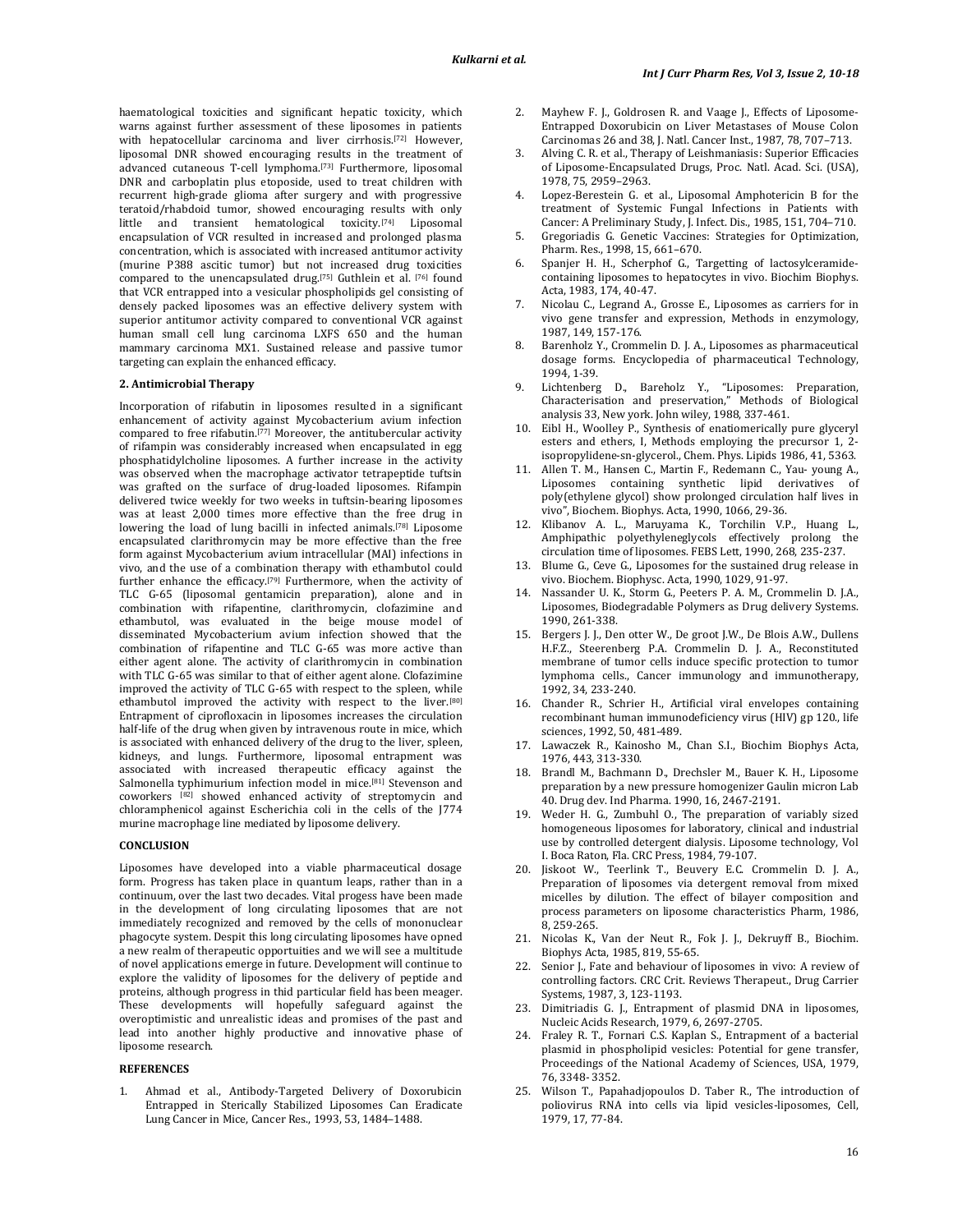- 26. Wong T.K., Nicolau C., Hofschneider P.H., Appearance of betalactamase activity in animal cells upon liposome‐mediated gene transfer, Gene, 1980, 10, 87‐94.
- 27. Wang C. Y., Huang L., Plasmid DNA adsorbed to pH-sensitive liposomes efficiently transforms the target cells, Biochemical and Biophysical Research Communications, 1987, 147, 980‐ 985.
- 28. Wang C. Y., Huang L., pH‐sensitive liposomes mediated target cell specific delivery and controlled expression of a foreign gene in mouse, Proceedings of the National Academy of Sciences, USA, 1987, 84, 7851‐7855.
- 29. Felgner P. L., Gadek, T. R., Holm M., Roman R, Chan H. W., Wenz M., Northrop J.P., Ringold G.M., Danielsen, Lipofection: a highly efficient, lipid mediated DNA‐transfection procedure. Proceedings of the National Academy of Sciences, 1987, 84, 7413‐7417.
- 30. Yeoman L.C., Danels Y.J. Lynch M.J., Lipofectin enhances cellular uptake of antisense DNA while inhibiting tumor cell growth, Antisense Research and Development, 1992, 2, 51‐59.
- Litzinger D.C., Huang. L., Phosphatidylethanolamine liposomes: drug delivery, gene transfer and immunodiagnostic applications, Biochimica et Biophysica Acta, 1992, 1113, 201‐ 227.
- 32. Mellman I., Fuchs R., Helenius A., Acidification of the endocytic and exocytic pathways, Annual Review of Biochemistry, 1986, 55, 663‐700.
- 33. Schmid S. L., Fuchs R., Male P. & Mellman I., Two distinct subpopulations of endosomes involved in membrane recycling and transport to lysosomes, Cell, 1988, 52, 73‐78.
- 34. Chu C-J, Dijkstra J, Lai M-Z, Hong K & Svoka FC., Efficiency of cytoplasmic delivery by pH‐sensitive liposomes to cells in culture, Pharmaceutical Research, 1990, 7, 824‐834.
- 35. Connor J & Huang L. pH-sensitive liposomes as efficient and target specific carriers for antitumor drugs. Cancer Research, 1986, 46, 3431‐3435.
- 36. Zhou X, Klibanov AL & Huang L. Improved encapsulation of DNA by pHsensitive liposomes for transfection. Journal of Liposome Research, 1992, 2, 125‐139.
- 37. Legendre J.Y., Szoka F.C., Delivery of plasmid DNA into mammalian cells using pH‐sensitive liposomes; comparison with cationic liposomes. Pharmaceutical Research, 1992, 9, 1235‐1242.
- 38. Ropert C., Malvy C., Couvreur P., Oligonucleotides in pHsensitive liposomes are efficient towards Friend<br>retroviruses.Biochemical and Biophysical Research retroviruses.Biochemical and Biophysical Research Communications, 1992, 183, 879‐885.
- 39. Ropert C, Malvy C., Couvreur P., Inhibition of the Friend retrovirus by oligonucleotides encapsulated in pH‐sensitive liposomes, Pharmaceutical Research, 1993, 10, 1427‐1433.
- 40. Brigham K. L., Meyrick B., Christmann B., Berry L. C., King G., Expression of a prokaryotic gene in cultured lung endothelial cells after lipofection with a plasmid vector. American Journal of Respiratory Cell and Molecular Biology, 1989, 1, 95‐ 100.
- 41. Innes C.L., Smith P. B., Langenbach R., Tindall K. R., Boone L.R., Cationic liposomes (Lipofectin) mediate retroviral infection in the absence of specific receptors, Journal of Virology, 1990, 64, 957‐961.
- Brant M., Nachmansson N., Norrman K., Regnell A., Bredberg A., Schuttle vector plasmid propagation in human peripheral blood lymphocytes facilitated by liposome transfection, DNA and Cell Biology, 1991, 10, 75‐79.
- 43. Li A.P., Myers C.A. Kaminski D.L., Gene transfer in primary cultures of human hepatocytes. In Vitro Cellular and Developmental Biology, 1992, 28, 373‐375.
- 44. Leventis R., Silvius J.R., Interaction of mammalian cells with lipid dispersions containing novel metabolizable cationic amphiphiles. Biochimica et Biophysica Acta, 1990, 1023, 124‐ 132.
- 45. Behr J.P., Demeneix B., Loeffler J.P., Perez‐Mutul J., Efficient gene transfer to mammalian primary endocrine cells with lipopolyamine coated DNA. Proceedings of the National Academy of Sciences, USA, 1989, 86, 6982‐6986.
- 46. Barthel F., Remy J.S., Loeffler J.P., Behr J.P., Gene transfer optimization with lipospermine‐coated DNA. DNA and Cell Biology, 1993, 12, 553‐560.
- 47. Staedel C., Hua Z., Broker T.R., Chow L.T., Remy J.S., Behr J.P., High efficiency transfection of primary human keratinocytes with positively charged polyamine: DNA complexes. Journal of Investigative Dermatology, 1994, 5, 768‐772.
- 48. Farhood H., Serbina N., Huang L., The role of phosphatidylethanolamine in cationic liposome mediated gene transfer. Biochimica et Biophysica Acta, 1995, 1235, 289‐295.
- 49. Solodin I., Brown C.S., Bruno M.S., Ching‐Yi C., Eun‐Hyun J., Debs R., Health T.D., A novel series of amphiphilic imidazolinium compounds for in vitro and in vivo gene delivery. Biochemistry, 1995, 34, 13537‐13543.
- 50. Gustafsson J., Arvidson G., Karlsson G., Almgren M., Complexes between cationic liposomes and DNA visualized by crio‐TEM. Biochemica et Biophysica Acta, 1995, 1235, 305‐311.
- 51. Templeton N.S., Lasic D.D., Frederick P.M., Strey H.H., Roberts D.D., Pavlakis G.N., Improved DNA: liposome complexes for increased systemic delivery and gene expression, Nature Biotechnology, 1997, 15, 647‐652.
- 52. Hui S.W., Zhao Y.L., The DNA uptake of tranfection mediated by cationic liposomes, Zoological Studies, 1995, 34, 73‐75
- 53. Ghosh P., Bachhawat B. K., Surolia A., Synthetic Glycolipids: Interaction with Galactose‐Binding Lectin and Hepatic Cells, Arch. Biochem. Biophys, 1981, 206, 454–457.
- 54. Ghosh P., Das P.K., Bachhawat B. K., Arch Biochem Biophys, 1982, 231, 266–270.
- 55. Basten A. et al., Nature New Biol. 1971, 231, 104–106
- 56. Weinstein J. N. et al., Liposomes and Local Hyperthermia: Selective Delivery of Methotrexate to Heated Tumors, Science, 1979, 204, 188–191.
- 57. Feingold K.R., Permeability barrier homoeostasis: Its biochemical basis and regulation. Cosmet Toilet, 1997; 112 (7), 49‐59.
- 58. Blusztajn J.K., Choline, a vital amine. Science, 1998; 281, 794‐ 795.
- 59. Smolin G., Okumoto M., Feller S., Condon D., Idoxuridine liposome therapy for herpes simplex keratitis. Am J. Opthalmol., 1981, 91, 220‐225.
- 60. Shaeffer H. E., Brietfeller J. M. and Krohn D L., Lectin mediated attachment of liposomes to cornea. Influence od transcorneal drug flux, Invest Opthalmol Vis Sci, 1982, 23, 530‐533.
- Davies N. M., Fair S. J., Hadgraft J., and Kellaway I. W., Evaluation of mucoadhesive polymers in ocular drug delivery. II. Polymer coated vesicles. Pharm. Res. 1992, 9, 1137 – 1142.
- 62. Myers M. A., Thomas D. A. Straub L., Soucy D. W., Niven R. W., Kaltenbach, M. Hood, C. I. Schreier, H., Gonzalez‐ Rothi, R. J., Pulmonary effects of chronic exposure ti pilosome aerosols in mice., Exp. Lung Res, 1993, 19, 1‐19.
- Padmanbhan R.V., Gudapaty R., Liener I. E., Schwartz B. A., Hoidal J.R., Protection against pulmonary oxygen toxicity in rats by the intratracheal administration of liposomes encapsulated superoxide dismutase or catalse, Am. Rev. Respir. Dis., 1985, 132, 164‐167.
- 64. Wichert B. V., Gonzlez‐Rothi R. J., Straub L.E., Wichert B.M., and Schreier H. Amikacin liposomes : Characterisation, Aerolisation, and in vitro activity against Mycobacterium Avium‐intracellulare in alveolar macrophages, Int. J. Pharmaceut., 1992, 78, 227‐235.
- 65. Gregoriadis G., Overview of liposomes, J. Antimicrob. Chemother. 1991, 28, 39–48.
- 66. Gregoriadis G., A. T. Florence, Liposomes and cancer therapy, Cancer Cells, 1991, 4, 144–146.
- 67. Mayer L. D., Tai L. C., Bally M. B., Mitilenes G. N., Ginsberg R. S., Cullis P. R., Characterization of liposomal system containing doxorubicin entrapped in response to pH gradients, Biochim. Biophys. Acta, 1990, 1025, 143–151.
- 68. Lasic D. D., Frederic P. M., Stuart M. C. A., Berenholz Y., McIntosh I. T., Gelation of liposomes interior: novel method of drug encapsulation, FEBS Lett. 1992, 312, 255–258.
- Gabizon A., Catane R., Uziely B., Prolonged circulation time and enhanced accumulation in malignant exudates of doxorubicin